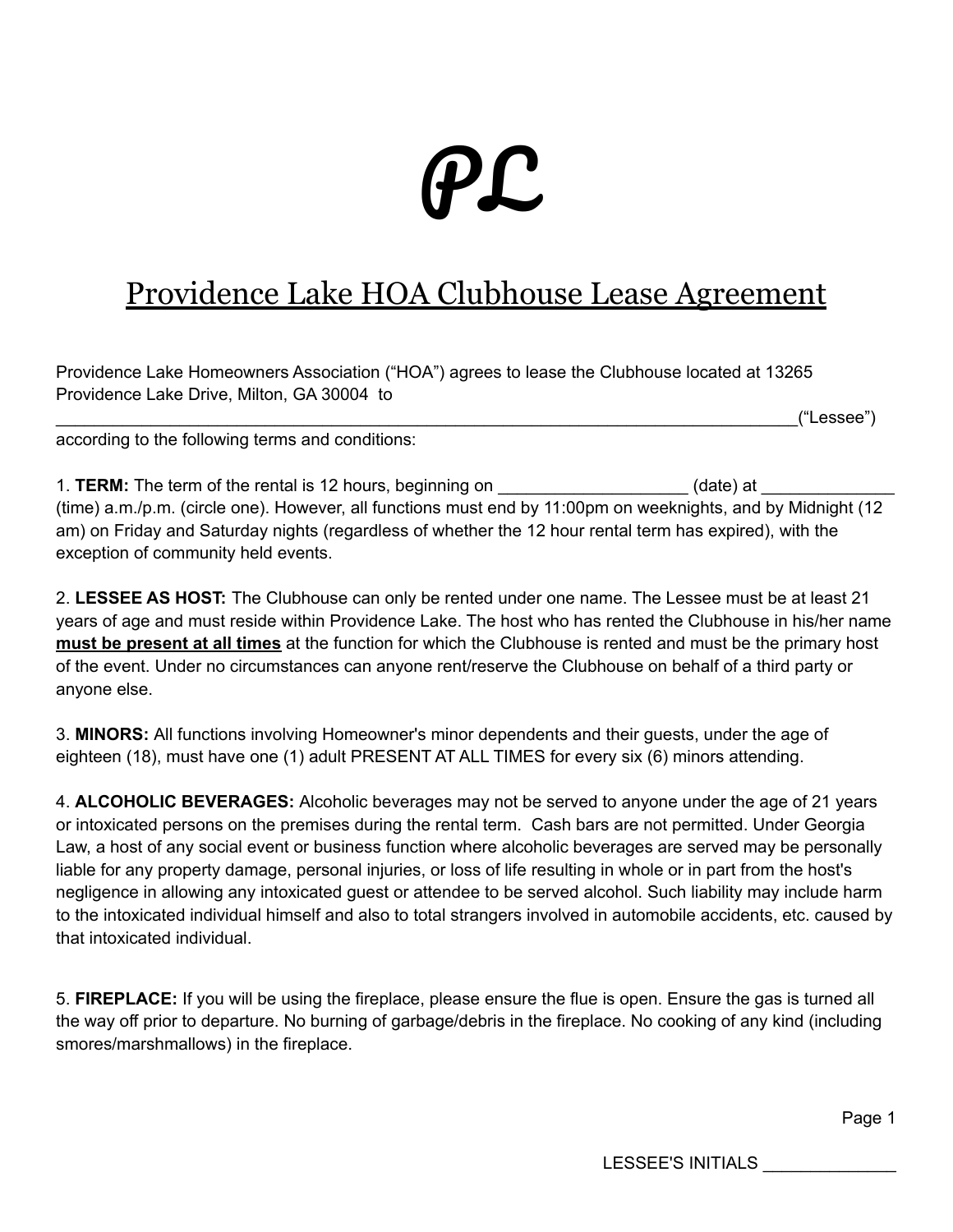6. **ASSESSMENTS CURRENT:** The Clubhouse is not available for rental to any resident of Providence Lake if the Annual Assessments and other sums due the Association by that resident/owner are not current.

7. **OTHER FACILITIES:** Use of the clubhouse shall not affect or restrict normal use of the pool and/or the tennis courts by other residents and their guests. The pool area is separate from the Clubhouse and is not included in this rental agreement. Unless a pool lease agreement was also completed, there should be no guest traffic on pool decks.

8. **DAMAGES:** The Lessee will be responsible for repair or replacement for any damage done to the Clubhouse and HOA property, including without limitation, the structure, landscaping, furniture, equipment, floors, windows and doors.

- Nothing may be attached to the windows, doors or walls in any way that will cause damage or leave holes (tacks, tape, staples, nails, etc.)
- Do not drag the furniture across the wood floors as it will damage the wood. Any damage to the floors will be the responsibility of the lessee to repair.

9. **CLEAN-UP**: The Lessee will be responsible for cleaning the Clubhouse, the restroom and any other area used, including all equipment and furniture, immediately after the function ends. Cleaning includes vacuuming or damp mopping the floor (as needed), and wiping down the countertops, tables and chairs, and cleaning the bathroom. The renter will also be responsible for placing all trash and recycling in the containers outside. All furniture must be returned to its original location and straightened up.

10: **KEY & LOCKS**: The Lessee will either be provided a copy of the Clubhouse key or the Clubhouse will be unlocked for the Lessee prior to the event. Please ensure all Clubhouse doors are locked and shut when the function is over and at any time the Clubhouse is unoccupied. If provided a key, please return it to a Clubhouse Committee member.

11. **OCCUPANCY LIMIT**: The maximum occupancy for the Clubhouse is 40 persons.

12. **ASSUMPTION OF RISK AND INDEMNIFICATION:** The Lessee will assume full responsibility for any and all accidents or claims that may arise as a result of any accident or for any other reason in connection with the function or lease of the Clubhouse by the Lessee and said Lessee hereby agrees to hold harmless and indemnify the HOA and its officers, directors, agents, and employees, of and from any and all claims, demands, losses, causes of action, damage, lawsuits, judgments, including attorneys' fees and costs (collectively "Claims"), including without limitation Claims for damage to property (including loss of use), bodily damage, or death, concerning, relating to or arising out of Lessee's lease or use of the Clubhouse and premises.

By entering or using the Providence Lake Clubhouse Facility, I voluntarily assume, on behalf of myself and all other Participants, all risks of exposure to the virus identified as SARSCoV-2 and commonly referred to as "novel coronavirus," as well as other viruses, bacteria, and chemicals that may be present on surfaces, in the water, and in the air ("Specific Risks"). EVERY PERSON WHO ENTERS OR USES THE CLUBHOUSE/RECREATION FACILITIES DOES SO AT HIS OR HER OWN RISK.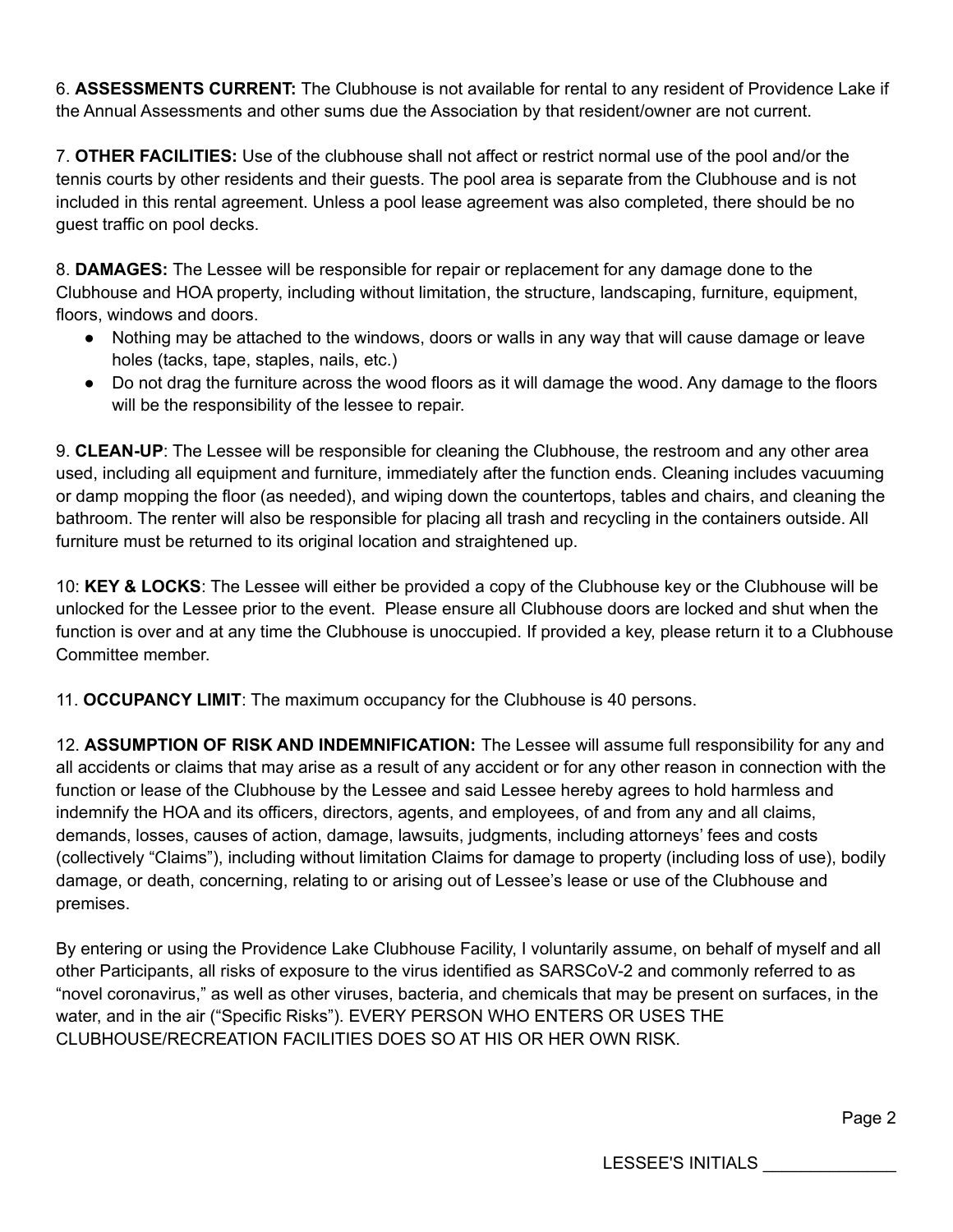13. **NO WARRANTIES**: There are no warranties, expressed or implied, by HOA to Lessee regarding the condition of the Clubhouse, rental premises, equipment or personal property contained at the premises, except as contained in this Agreement.

14. **DEPOSIT:** Please make a deposit check payable to: Providence Lake Homeowner's Association in the amount of \$250. This must be turned in at the same time as the signed agreement otherwise your reservation is not guaranteed. The \$250 security deposit will be retained by the HOA to offset its damages if the Clubhouse is not left in a clean and orderly condition. The Clubhouse Committee Member or Board Member has the authority to determine if clean up meets specifications and has final say. In addition, the Lessee will be liable for any and all additional damages suffered by the HOA as a result of Lessee's use of the premises. Any unused portion of the deposit will be returned to the Lessee.

15. **TERMINATION:** The use of the leased premises shall be subject at all times to the control and supervision of the association , who may, without notice to lessee, demand cessation of any function and request guests to leave the premises if the rules and regulations are not observed. The lessor, its officers, directors, Management company or its employees shall have the right to terminate this lease agreement for any reason and this lease agreement shall be null and void. In the event this lease agreement is terminated by lessor, its officers, directors, Management company or its employees during the event time frame, the above reservation deposit shall be forfeited to lessor.

#### **By signing this agreement, the Lessee agrees to all terms and conditions listed, as well as all Clubhouse Rules as listed within Exhibit A**.

|  | [Lessee's signature] |
|--|----------------------|
|  |                      |
|  |                      |
|  |                      |
|  |                      |
|  |                      |

Please return signed Rental Agreement & Security Deposit to a Clubhouse Committee member. Unless both are received, your reservation is not considered complete.